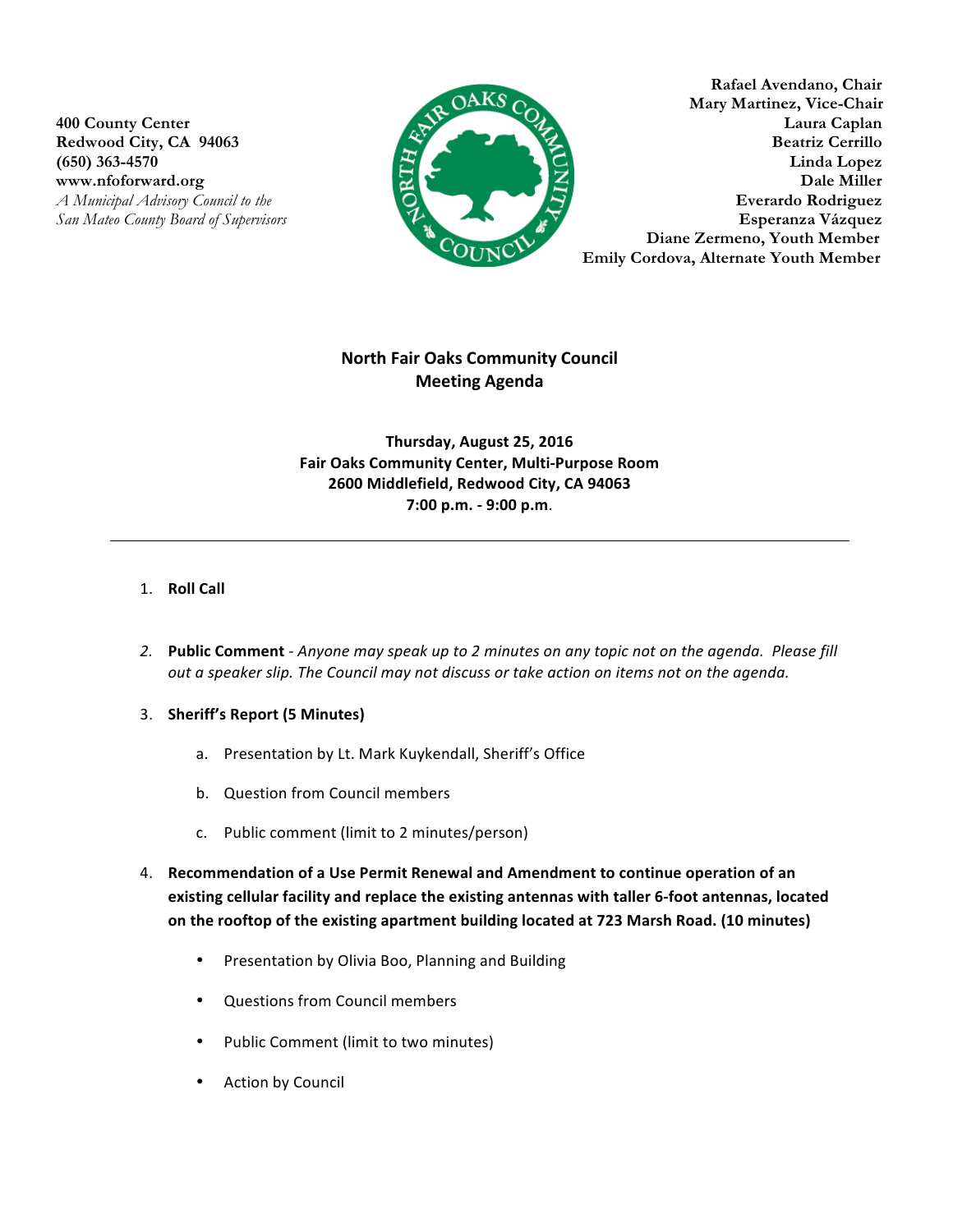### 5. **Presentation on High Speed Rail Authority (15 Minutes)**

- a. Presentation by Benjamin Gettleman, Kearns & West
- b. Questions from Council members
- c. Public Comment (limit to two minutes)

## 6. Recommendation on Rezoning and lot Merger from of a R-2/S50 to C-2/S-1 and merging of that **parcel with adjacent C-2/S-1 zoned parcel at 3292 El Camino Real. (10 minutes)**

- Presentation by Bryan Albini, Planning and Building
- Questions from Council members
- Public Comment (limit to two minutes)
- Action by Council

#### 7. Presentation on Administrative Review Referral for Sporshouse. (10 minutes)

- Presentation by Summer Burlison, Planning and Building
- Ouestions from Council members
- Public Comment (limit to two minutes)

#### 8. Presentation on Construction Mitigation Plan (Business Sustainability Plan) (10 Minutes)

- Presentation by Nicholas Calderon, Real Property
- Question from Council members
- Public comment (limit to 2 minutes/person)

#### **Reports to Council (10 Minutes)**

- 9. Supervisor's Report
- 10. CMO Report
- 11. Council Member Reports
- 12. Adjournment